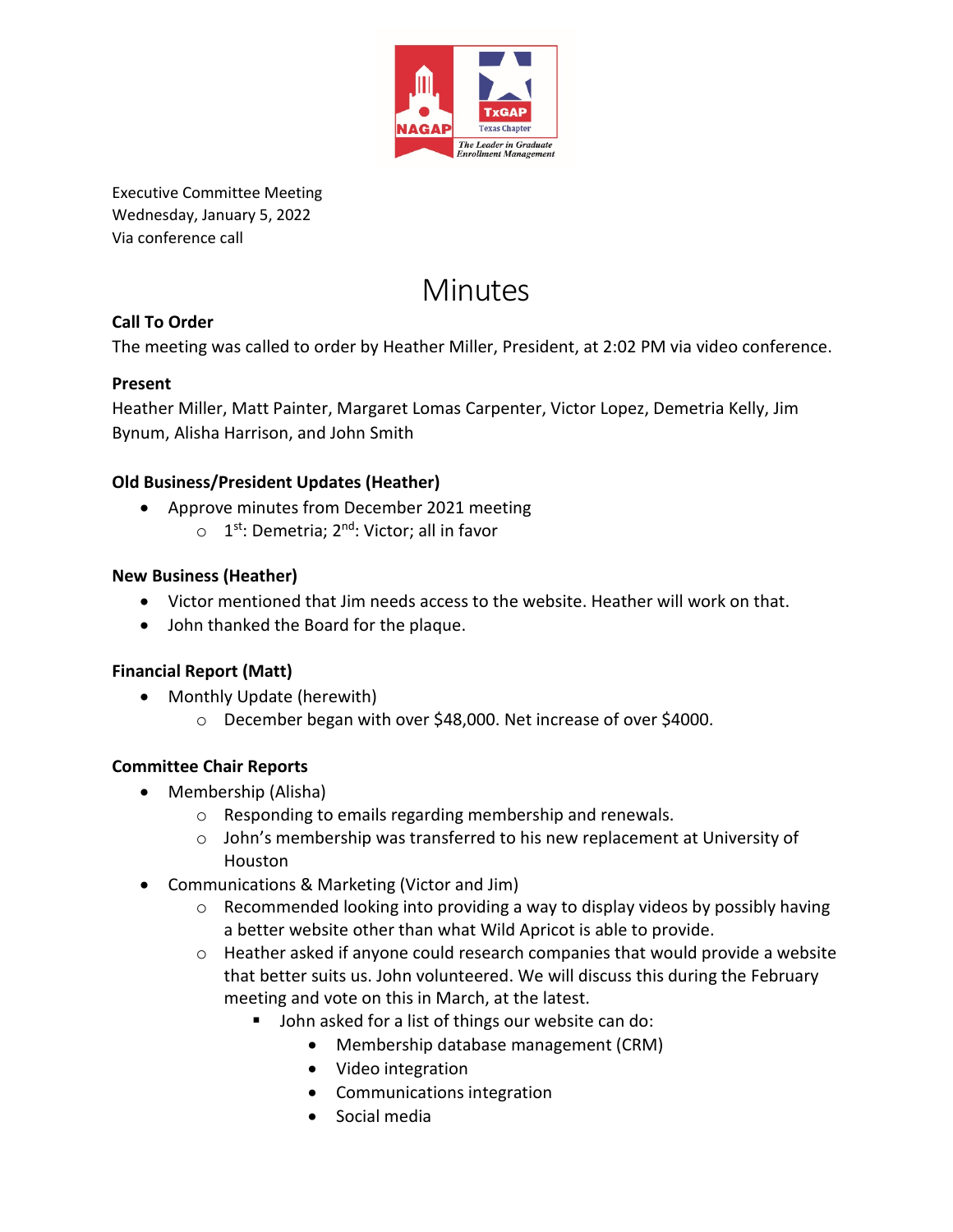- Administrator access (how many would be allowed)
- Member access similar to the NAGAP exchange/forum
- Heather mentioned that we do have the opportunity to have our own private Chapter website through NAGAP
- Cost: Matt mentioned that we are paying about \$200/month to Wild Apricot with a savings if paid in advance.
- Professional Development & Strategic Initiatives (Victor)
	- $\circ$  Daunella Dillon is interested in the PD chair position. John recommended her.
	- o Victor recommended having professional headshots at SI.
- Summer Institute (Demetria)
	- o Will work on conference committees for SI
	- o Margaret will work with NAGAP to schedule Zoom Meetings
	- o Demetria mentioned that we need to reach out to institution employees about SI
	- o Heather mentioned that we have it written in the hotel contract to cancel SI should the pandemic be an issue. And, we may be able to move it online.
	- $\circ$  Victor asked Demetria to email the Board with information on details about the conference and include member conference cost, parking, hotel reservations, etc.
	- $\circ$  Demetria will send an email with a request for volunteers which should go out to all members.

#### **Discussion Items**

#### **Motion for Adjournment**

A motion for adjournment was entered at 2:38 PM ( $1<sup>st</sup>$ : John;  $2<sup>nd</sup>$ : Matt; all in favor)